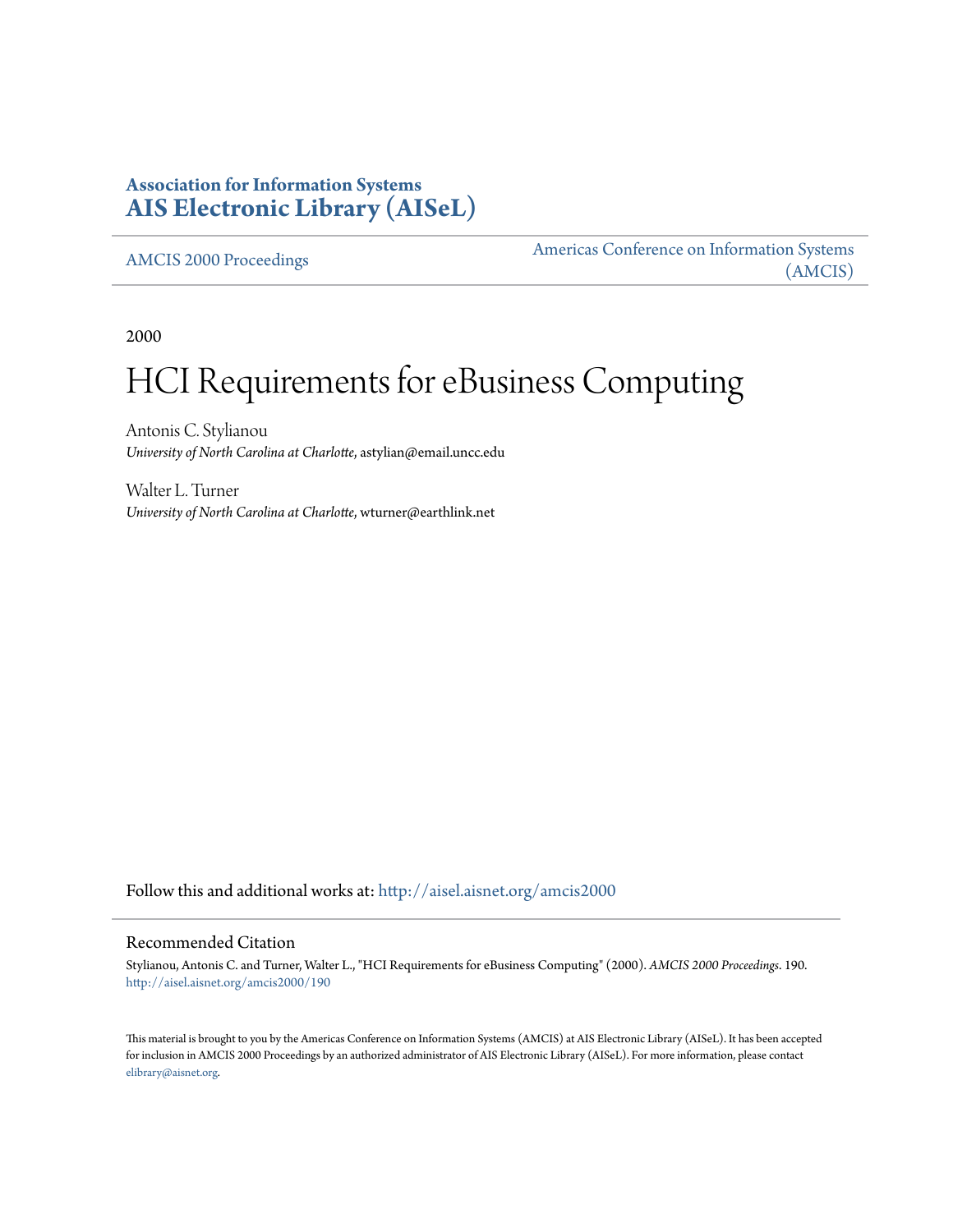# **HCI Requirements for eBusiness Computing**

Antonis C. Stylianou, Dept. of IOM, Univ. of North Carolina at Charlotte, astylian@email.uncc.edu Walter L. Turner, School of IT, Univ. of North Carolina at Charlotte, wturner@earthlink.net

#### **Abstract**

This paper provides an examination and categorization of Human Computer Interaction (HCI) requirements for the support of Electronic Business (eBusiness) and Electronic Commerce (eCommerce) in the context of intranets, extranets, and the Internet. The relationship of these HCI requirements to eBusiness is explored. Several methods are used to develop the requirements, including the application of grounded theory. The requirements uncovered are included in a framework to better enable the understanding of eBusiness requirements for the computer desktop.

#### **Keywords**

Electronic Commerce, eCommerce, Electronic Business, eBusiness, HCI, User Requirements, Internet, Intranet, Extranet, Usability

#### **Introduction**

Hewett, Baecker, Card, Carey, Gasen, Mantei, Perlman, Strong, & Verplank (1999) define HCI as an inter-disciplinary area drawing foremost upon computer science, but also drawing upon psychology, sociology, and industrial design. HCI is further defined as having science, engineering and design aspects. According to Hewett et al., HCI can be divided into four basic areas: use and context, human, computer, and development process. This is depicted in Figure 1, below.



Figure 1 - Hewett et al.'s (1999) Area of HCI

Many studies of eBusiness have been done, as well as countless studies of Human Computer Interaction (HCI). To date, however, no framework for relating these two has been put forth. This paper attempts to develop such a

framework of categories, subcategories, and requirements for human computer interaction, via computer desktop, in order to better accommodate the demands of eBusiness. Such a framework will aid in the systematic improvement of the desktop interface, and serve as a basis for connecting various independent research efforts conducted on portions of the desktop interface.

## **Methodology**

This research project was divided into the following six phases with the corresponding methodological approaches:

- Phase I Review of eBusiness literature for any general requirements for HCI specifically noted.
- Phase II Environmental scanning for HCI requirements for eBusiness.
- Phase III Review of HCI literature for any requirements that can specifically be related to eBusiness.
- Phase IV Use of grounded theory to develop prospective categories for HCI research and relating of these categories.
- Phase V Archival research of eBusiness areas that fit the HCI categories from Phase IV for HCI requirements.
- Phase VI Combination and sorting of all gleaned requirements into a framework.

For purposes of this paper, the definition of grounded theory put forth by Myers (1996, p. 1) is used: "Grounded theory is a research method that seeks to develop theory that is grounded in data systematically gathered and analyzed." Grounded Theory consists of many techniques that may be used in conjunction or as needed. The Grounded Theory techniques used herein as the basis for developing the requirements' framework via archival research are: conceptual ordering, open coding, axial coding, and theoretical sampling.

### **Data Analysis/Findings**

Phase I - Twenty-five eBusiness journal articles were examined for HCI requirements that were specifically set forth. Of the articles examined, only Shaw and Yadav (1997) explicitly define any HCI requirements for eBusiness. They define the central HCI requirement for eBusiness as multiple modality, which is: "the ability to adapt to different user interface environments imposed by the user." They also indicate, when there are bandwidth restrictions, that the successful eBusiness application that uses web pages as its interface must handle various types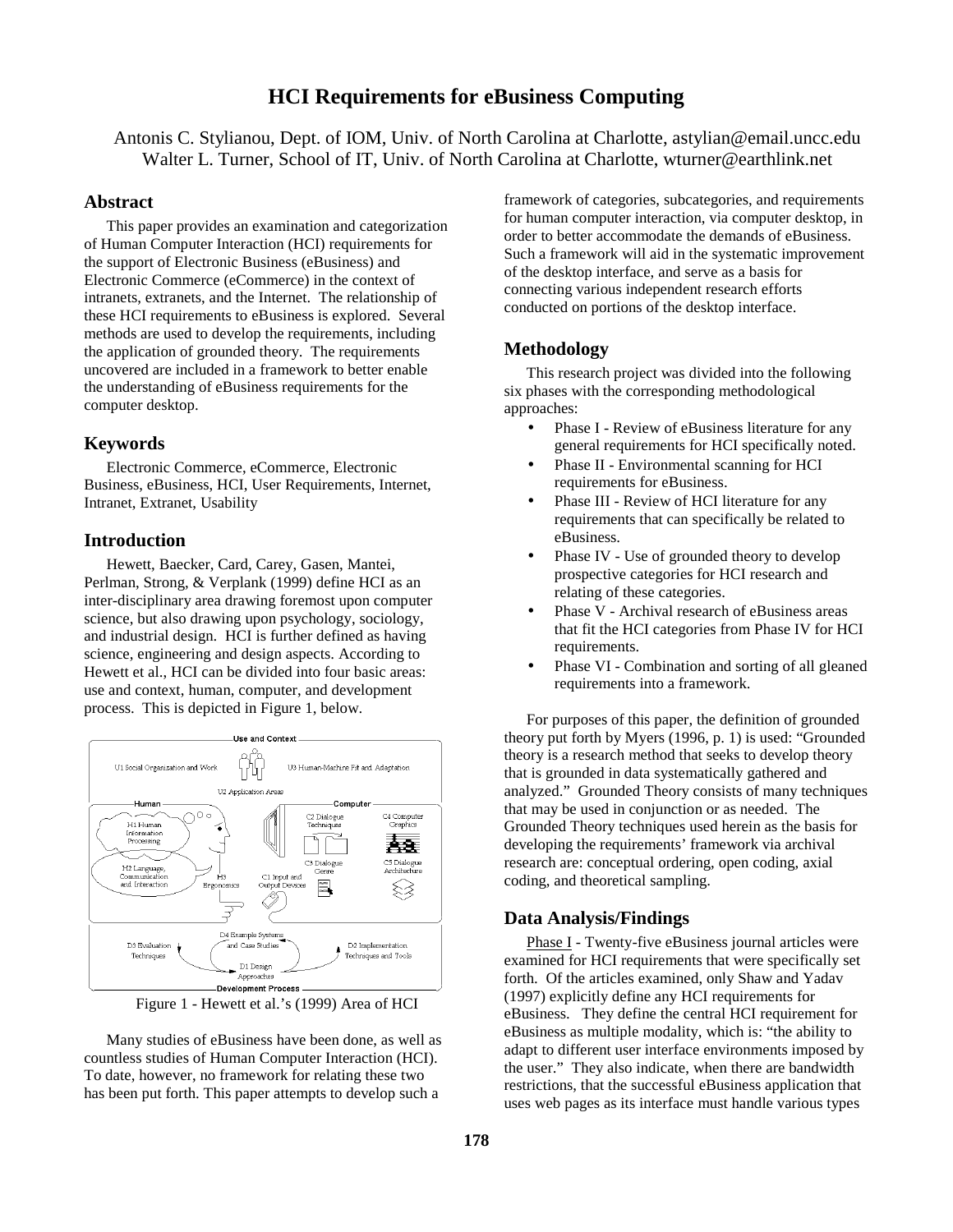of browsers as well as pure text as its interface. Finally, Shaw and Yadav define stringent security and scalability as key requirements of eBusiness, both of which would need to be supported by a computer desktop.

Phase II - Thirty newspaper and magazine articles on eBusiness topics were examined in this phase through environmental scanning. Very little was found about HCI requirements for eBusiness. Information was found on portals and their relationship to desktops. According to eMarketer (1999) knowledge portals (Internet or intranet based access to knowledge) will become the desktop. Oracle, IBM, and Microsoft are positioning portals as the next generation development platforms. (Foley, 1999a) Oracle's Portlet Framework will provide discussion group access as well as calendaring. Some of the services will be built into the portal by Oracle, while others will be added by third parties. Hot Office Technologies Inc. is offering a suite of web-based services such as calendaring, email, and chat. (Foley, 1999b) Thus, we see that the former situation of a desktop for HCI that runs a browser for web access may be disappearing in favor of a web-browser based desktop/portal through which users can perform tasks.

Phase III - Twenty-five HCI documents were reviewed for possible association with eBusiness or eBusiness requirements. For the most part, there was no direct connection. For some articles, there was no direct connection because they appeared before eCommerce or eBusiness found its way into the general vocabulary. In the case of other articles, there simply seemed to be no grounding of the articles in the business drivers behind the research.

Whittaker, Swanson, Kucan, and Sidner (1997) described the connection between groupware and support for interpersonal interaction, both in the office environment and for geographically dispersed mobile workers. They also connected the use of desktop artifacts to serve as reminders of work to be done. Pankoke-Babatz and Syri Syri (1997, p. 187) connected groupware to "team-like cooperation" in the business setting.

Whittaker, Frohlich and Daly-Jones (1994) focused on the difficulties of geographically dispersed teams and connected the productivity of the teams to desktop video systems.

A computer desktop could better accommodate work groups. Bullen and Bennett (1990) connected groupware to workplace productivity and then went on to define the following requirements for groupware:

- Calendaring
- Email
- Group memory
- Manage documents
- Ability to transfer control of the groupware
- Ability to transfer data involved in the groupwork
- Groupware tools should parallel non-electronic activities

Perkowitz and Etzioni (1999) connected an adaptive web site to electronic commerce and they described the advantages of the adaptive capability both for the users and as a means of research by mining the clickstream data. Langheinrich, Nakamura, Abe, Kamba, and Koseki (1999) connected this adaptiveness (they refer to as "customization") to increased marketing effectiveness.

Phase IV - One hundred thirty one HCI related papers were selected. These papers were, in the most part, from various HCI and Collaboration conferences. However, some papers were drawn from other conferences, journals, and web sites. Selection of papers was based on an association with the computer desktop. This selection of articles was intended to be diverse in nature, and was, by no means, exhaustive.

As the selected articles were researched, three distinct categories began to emerge: *Collaboration* (38 articles), *Computer User Interface* (66 articles), and *The Internet*, *Intranets, and Extranets* (27 articles). These categories remained valid throughout the research. One of the categories, collaboration, was formerly listed as part of the HCI conferences.

Collaboration has grown large enough to merit its own conference, and thus, has not been included in Hewett et al.'s (1999) classification scheme for HCI (Figure 1). (However, it does overlap with Hewett et al.'s U1 – Social Organization and Work and U2 – Application Areas categories.) One of the annual ACM conferences, Computer Supported Cooperative Work (CSCW), is devoted strictly to the study of collaboration. Collaboration is also called by several other names: groupware, computer-mediated communication systems (CMCS), and shared environments.

The second category -- Internet, Intranets, and Extranets -- was not included in the HCI classification scheme in Figure 1, since the classification scheme in Figure 1 appears related to the computer based desktop and interaction therewith. (However, it does overlap somewhat with Hewett et al.'s (1999) U1 – Social Organization and Work and U2 – Application Areas categories.) Internet, Intranets, and Extranets is a category associated with remote or ubiquitous computing rather than their more traditional use in networking.

The third category, Computer User Interface, contains the areas identified in Figure 1: C2 – Dialogue Techniques, C3 – Dialogue Genre, C5 – Dialogue Architecture, U2 – Application Areas, U3 – Human-Machine Fit and Adaptation, and D1 – Design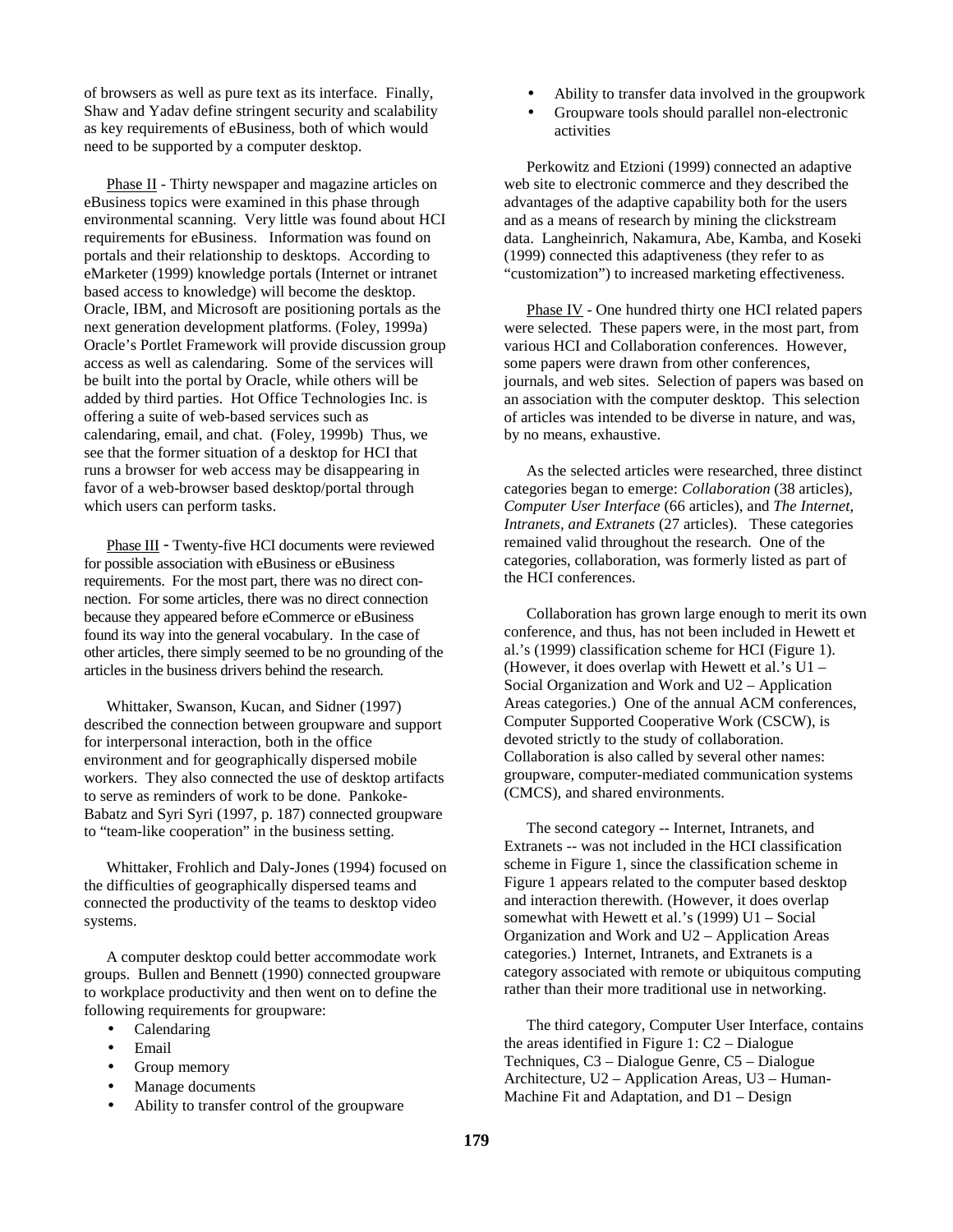Approaches. No articles were classified that matched Hewett et al.'s (1999) H2, H3, C4, D2, D3 or D4 areas.

The three categories that emerged from the application of grounded theory techniques are clearly different in name and scope from Hewett et al.'s (1999) classification scheme. However, as can be seen from the subcategories that emerged from the categories, they will be very useful in looking at eBusiness for comparable categories.

As the articles in each category were related to each other, subcategories began to emerge. The subcategories for each major category are listed below in Tables 1, 2, and 3. Subcategory names in the various categories were given the same name as comparable subcategories in other categories, e.g. Agents. Some categories represent several topics, e.g. Usability, which includes special needs and globalization (i.e., interface use in a global economy, capable of supporting various languages and currencies).

| <b>Table 1 - Collaboration Subcategories</b> |                                                        |  |
|----------------------------------------------|--------------------------------------------------------|--|
| Subcategory                                  | <b>HCI Literature References</b>                       |  |
| Email                                        | Belew & Rentzpepis (1990); Goldberg,                   |  |
|                                              | Safran, & Shapiro (1992); Whittaker &                  |  |
|                                              | Sidner (1996)                                          |  |
| Web-based                                    | Brandenburg, Byerly, Dobridge, Lin,                    |  |
|                                              | Rajan, & Roscoe (1998)                                 |  |
| Video Conf.                                  | Greenhalgh & Benford (1995); Han &                     |  |
|                                              | Smith (1996); Issaacs & Tang (1993)                    |  |
| Workflows                                    | Poltrock & Grudin (1998)                               |  |
| Calendaring                                  | Palen (1999)                                           |  |
| <b>Toolkits</b>                              | Dourish (1998); Roseman (1992);                        |  |
|                                              | Roseman & Greenburg (1996)                             |  |
| Agents                                       | Bond (1990); Greif (1994); Nardi,                      |  |
|                                              | Miller, & Wright (1998)                                |  |
| Workspace/                                   | Ginsber & Ahuja (1995); Gutwin,                        |  |
| <b>Team Room</b>                             | Roseman, & Greenburg (1996);                           |  |
|                                              | Lindstaedt (1996); Roseman &                           |  |
|                                              | Greenburg (1996)                                       |  |
| Awareness /                                  | Doorish & Bly (1992); Gutwin &                         |  |
| Adaption                                     | Greenburg (1996); Gutwin & Roseman                     |  |
|                                              | (1996); Gutwin. Greenburg, $&$                         |  |
|                                              | Roseman (1996); Honda, Tomioka,                        |  |
|                                              | Kimura, Ohsawa, Okada, & Matsushita                    |  |
|                                              | (1997); Nomura, Hayashi, Hazama, &                     |  |
|                                              | Gudmundson (1998)                                      |  |
| Groupware                                    | Bowers & Rodden (1993); Blythin,                       |  |
|                                              | Hughes, Kristoffersen, Rodden, &                       |  |
|                                              | Rouncefield (1997); Eveland,                           |  |
|                                              | Blanchard, Brown, & Mattocks (1994);                   |  |
|                                              | Hill & Brinck (1994); Olson & Teasley                  |  |
|                                              | (1996); Olson et al. (1996); Poltrock &                |  |
|                                              | Grudin (1998); Robbert (1997);                         |  |
| Newsgroups                                   | Resnick, Iacovou, Suchak, Bergstrom,<br>& Riedl (1994) |  |
| Small Screen /                               | Belloti & Bly (1996); Myers, Steil, &                  |  |
| Mobility                                     | Gorgivlo (1998)                                        |  |
| Multimedia                                   | Hoadley & Hai (1993); Nicol,                           |  |
|                                              | Yechezkal, Paschetto, Rush, & Martin                   |  |
|                                              | (1999)                                                 |  |
|                                              |                                                        |  |

| <b>Subcategories</b>       | <b>Table 2 - Computer User Interface</b>                                                                                                                                                                                                                                                                                 |  |  |
|----------------------------|--------------------------------------------------------------------------------------------------------------------------------------------------------------------------------------------------------------------------------------------------------------------------------------------------------------------------|--|--|
| <b>Subcategory</b>         | <b>HCI Literature References</b>                                                                                                                                                                                                                                                                                         |  |  |
| Commercial<br>Desktops     | Card, Genter, Nielsen, Henderson, &<br>Morman (1995); Dzida, Freitag, &<br>Valder (1991); Farrand (1993);<br>Johnson, Roberts, Verplank, Smith,<br>Irby, Beard, & Mackey (1989); Ludolph<br>& Perkins (1998); Lundell & Anderson<br>(1996); Microsoft (1999c); Sullivan<br>(1996)                                        |  |  |
| Awareness /<br>Adaption    | Crow & Smith (1993); Benyon &<br>Murray (1993); Birnhaum, Horvitz,<br>Kurlander, Lieberman, Marks, & Roth<br>(1997); Hefley & Murray 1993);<br>Kuhme (1993); Meyer, Yakemovic, &<br>Harris (1993)                                                                                                                        |  |  |
| Agents                     | Moran, Cheyer, Julia, Martin, & Park<br>(1997)                                                                                                                                                                                                                                                                           |  |  |
| Usability                  | Fernandes (1995); Hopper, Hambrose,<br>& Kanevsky (1996); Kerkovitz (1994);<br>McMillan (1993); Noirhomme-Fraiture<br>& Vanderdoncki (1993); Oosterhold,<br>Kusana, & Vries (1996); Rappin,<br>Guzdial, Realff, & Ludovice (1997);<br>Raskin (1997); Russo & Boor (1993);<br>Vrendenburg (1999)                          |  |  |
| Research<br>Desktops       | Arai, Machii, & Kuzunuki (1995); Dey,<br>Abowd, Pinkerton, & Wood (1997);<br>Fertig, Freeman, & Gelernter (1996);<br>Isaacs, Tang, & Morris (1996); Kerr,<br>Markley, Soontag, & Trower (1995);<br>Michelitsch (1996); Ullmer & Ishii<br>(1997); Wood, Dey, & Abowd (1997)                                               |  |  |
| <b>Toolkits</b>            | Myers (1995); Taylor, Nies, Bolcer,<br>MacFarlane, & Anderson (1995);<br>Vanderdonckt (1994); Wolber (1997)                                                                                                                                                                                                              |  |  |
| Small Screen /<br>Mobility | Rekimoto (1996)                                                                                                                                                                                                                                                                                                          |  |  |
| Multimedia                 | Buchanon, Zellweger, & Pier (1993);<br>Chiu & Wilcox (1998); Degen, Mander,<br>& Salomon (1992); Gordon, Kedar, &<br>Domeshek (1996); Grasso, Ebert, &<br>Finin (1998); Hudson & Smith (1996);<br>Maybury (1994); Mills, Choen, &<br>Wong (1992); Resnick & Virzi (1995);<br>Whittaker, Hirschbert, & Nakatani<br>(1998) |  |  |
| Video Conf                 | Webster (1998)                                                                                                                                                                                                                                                                                                           |  |  |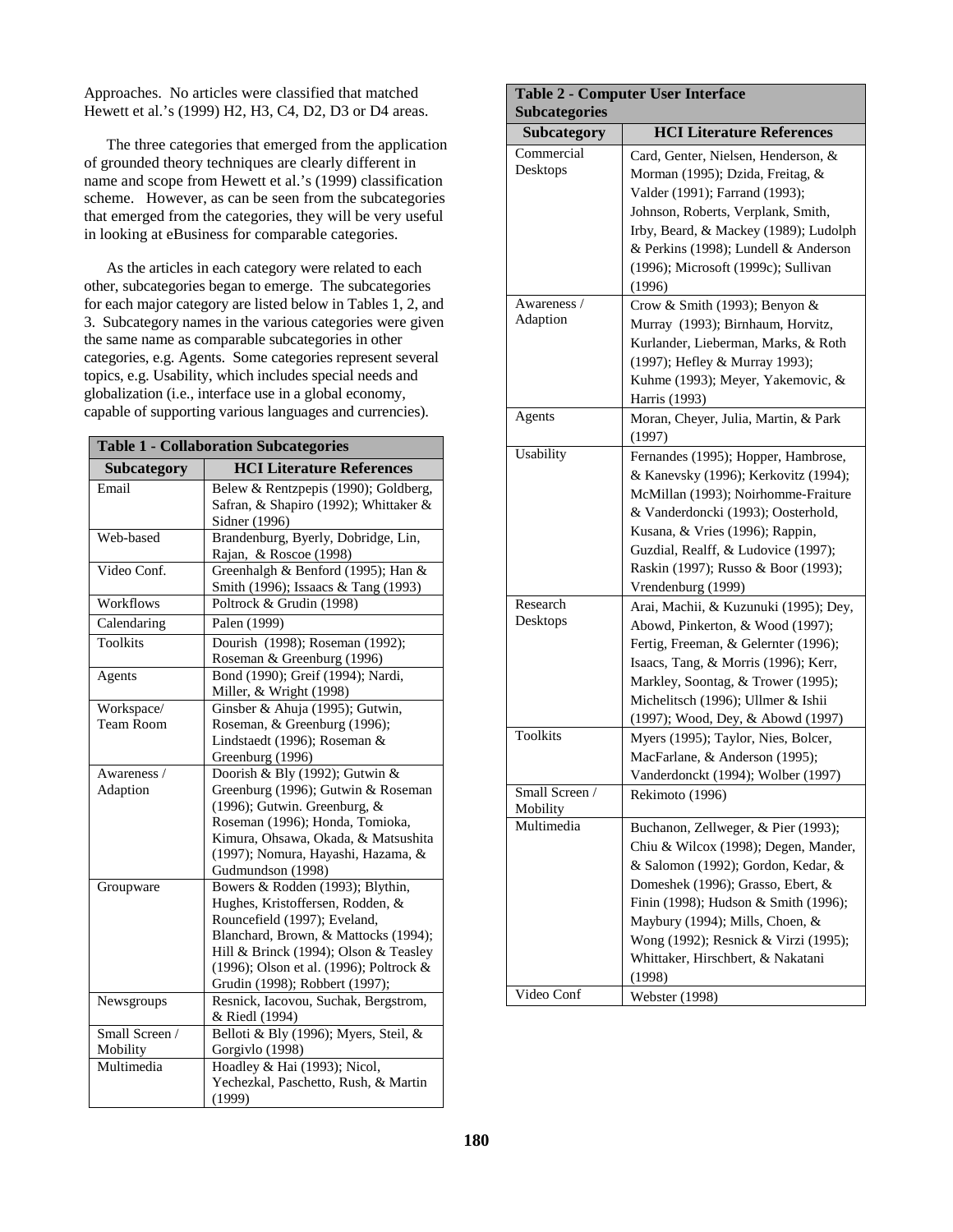| Widgets       | Baecker, Small, & Mander (1991);      |
|---------------|---------------------------------------|
|               | Baudisch (1998); Bauersfeld & Slater  |
|               | (1991); Berlage (1994);               |
|               | Byrne (1993); Fitzpatrick (1998);     |
|               | Henderson & Card (1986); Moyes        |
|               | $(1994)$ ; Rogers $(1995)$ ; Sears &  |
|               | Shneiderman (1994); Ware & Lewis      |
|               | (1995)                                |
| UI Design     | Mullet & Sano (1994); Mulligan,       |
|               | Altom, & Simkin (1991)                |
| Email         | Hudson & Smith (1996); Marx $\&$      |
|               | Schmandt (1996)                       |
| Collaboration | Dewan & Choudhary (1991); Tollmar,    |
| Support       | Marmolin, & Sundblad (1994); Streitz, |
|               | Geibler, Haake, & Hol (1994)          |

| <b>HCI Literature References</b><br><b>Sub-Category</b><br>Workflows<br>Grather, Prinz, & Kolvenbach<br>(1997); Lavana, Kletawat, Brglez<br>(1997)<br>Agents<br>Barrett, Maglio, & Kellem<br>(1997); Thomas & Fischer (1997)<br>Collaboration<br>Brandenburg et al. (1998);<br>Greenburg & Roseman (1996);<br>Kobayashi, Shinozaki, Sakairi,<br>Touma, Daijavad, & Wolf<br>(1998); Lieberman, Van Dyke, &<br>Vivaqua (1999); Sarwar, Konstan,<br>Borchers, Herlocker, MIller, &<br>Riedl (1998)<br>Browsing the Web<br>Andrews, Eick, Foley, & Ruh<br>(1996); Card, Robertson, & York<br>(1996); Debevc, Meyer, &Svecko<br>(1997); Gloor (1991); Jones &<br>Cockburn (1996); Kandogan &<br>Shneiderman (1998); Sugiura &<br>Koseki (1998)<br>Interface for 3D<br>Mohageg, Marrin, Kent, Mott, &<br>Isaacs (1996)<br>Desktop<br>Support<br>for<br>Marais & Bharat (1997)<br>Web Usage<br>Small Screen / Mobility<br>Jones, Marsden, Mohd-Nasir,<br>Boone, & Buchanan (1999)<br>Awareness / Adaption<br>Palfreyman & Raden (1996)<br>Web User Interfaces<br>Amento, Hill, Terveen, Hix, & Ju | Table 3 - The Internet, Intranet, and<br><b>Extranet Sub-categories</b> |                             |
|--------------------------------------------------------------------------------------------------------------------------------------------------------------------------------------------------------------------------------------------------------------------------------------------------------------------------------------------------------------------------------------------------------------------------------------------------------------------------------------------------------------------------------------------------------------------------------------------------------------------------------------------------------------------------------------------------------------------------------------------------------------------------------------------------------------------------------------------------------------------------------------------------------------------------------------------------------------------------------------------------------------------------------------------------------------------------------------------|-------------------------------------------------------------------------|-----------------------------|
|                                                                                                                                                                                                                                                                                                                                                                                                                                                                                                                                                                                                                                                                                                                                                                                                                                                                                                                                                                                                                                                                                            |                                                                         |                             |
|                                                                                                                                                                                                                                                                                                                                                                                                                                                                                                                                                                                                                                                                                                                                                                                                                                                                                                                                                                                                                                                                                            |                                                                         |                             |
|                                                                                                                                                                                                                                                                                                                                                                                                                                                                                                                                                                                                                                                                                                                                                                                                                                                                                                                                                                                                                                                                                            |                                                                         |                             |
|                                                                                                                                                                                                                                                                                                                                                                                                                                                                                                                                                                                                                                                                                                                                                                                                                                                                                                                                                                                                                                                                                            |                                                                         |                             |
|                                                                                                                                                                                                                                                                                                                                                                                                                                                                                                                                                                                                                                                                                                                                                                                                                                                                                                                                                                                                                                                                                            |                                                                         |                             |
|                                                                                                                                                                                                                                                                                                                                                                                                                                                                                                                                                                                                                                                                                                                                                                                                                                                                                                                                                                                                                                                                                            |                                                                         |                             |
|                                                                                                                                                                                                                                                                                                                                                                                                                                                                                                                                                                                                                                                                                                                                                                                                                                                                                                                                                                                                                                                                                            |                                                                         |                             |
|                                                                                                                                                                                                                                                                                                                                                                                                                                                                                                                                                                                                                                                                                                                                                                                                                                                                                                                                                                                                                                                                                            |                                                                         |                             |
|                                                                                                                                                                                                                                                                                                                                                                                                                                                                                                                                                                                                                                                                                                                                                                                                                                                                                                                                                                                                                                                                                            |                                                                         |                             |
|                                                                                                                                                                                                                                                                                                                                                                                                                                                                                                                                                                                                                                                                                                                                                                                                                                                                                                                                                                                                                                                                                            |                                                                         |                             |
|                                                                                                                                                                                                                                                                                                                                                                                                                                                                                                                                                                                                                                                                                                                                                                                                                                                                                                                                                                                                                                                                                            |                                                                         |                             |
|                                                                                                                                                                                                                                                                                                                                                                                                                                                                                                                                                                                                                                                                                                                                                                                                                                                                                                                                                                                                                                                                                            |                                                                         |                             |
|                                                                                                                                                                                                                                                                                                                                                                                                                                                                                                                                                                                                                                                                                                                                                                                                                                                                                                                                                                                                                                                                                            |                                                                         |                             |
|                                                                                                                                                                                                                                                                                                                                                                                                                                                                                                                                                                                                                                                                                                                                                                                                                                                                                                                                                                                                                                                                                            |                                                                         |                             |
|                                                                                                                                                                                                                                                                                                                                                                                                                                                                                                                                                                                                                                                                                                                                                                                                                                                                                                                                                                                                                                                                                            |                                                                         |                             |
|                                                                                                                                                                                                                                                                                                                                                                                                                                                                                                                                                                                                                                                                                                                                                                                                                                                                                                                                                                                                                                                                                            |                                                                         |                             |
|                                                                                                                                                                                                                                                                                                                                                                                                                                                                                                                                                                                                                                                                                                                                                                                                                                                                                                                                                                                                                                                                                            |                                                                         |                             |
|                                                                                                                                                                                                                                                                                                                                                                                                                                                                                                                                                                                                                                                                                                                                                                                                                                                                                                                                                                                                                                                                                            |                                                                         |                             |
|                                                                                                                                                                                                                                                                                                                                                                                                                                                                                                                                                                                                                                                                                                                                                                                                                                                                                                                                                                                                                                                                                            |                                                                         |                             |
|                                                                                                                                                                                                                                                                                                                                                                                                                                                                                                                                                                                                                                                                                                                                                                                                                                                                                                                                                                                                                                                                                            |                                                                         |                             |
|                                                                                                                                                                                                                                                                                                                                                                                                                                                                                                                                                                                                                                                                                                                                                                                                                                                                                                                                                                                                                                                                                            |                                                                         |                             |
|                                                                                                                                                                                                                                                                                                                                                                                                                                                                                                                                                                                                                                                                                                                                                                                                                                                                                                                                                                                                                                                                                            |                                                                         |                             |
|                                                                                                                                                                                                                                                                                                                                                                                                                                                                                                                                                                                                                                                                                                                                                                                                                                                                                                                                                                                                                                                                                            |                                                                         |                             |
|                                                                                                                                                                                                                                                                                                                                                                                                                                                                                                                                                                                                                                                                                                                                                                                                                                                                                                                                                                                                                                                                                            |                                                                         |                             |
|                                                                                                                                                                                                                                                                                                                                                                                                                                                                                                                                                                                                                                                                                                                                                                                                                                                                                                                                                                                                                                                                                            |                                                                         |                             |
|                                                                                                                                                                                                                                                                                                                                                                                                                                                                                                                                                                                                                                                                                                                                                                                                                                                                                                                                                                                                                                                                                            |                                                                         |                             |
|                                                                                                                                                                                                                                                                                                                                                                                                                                                                                                                                                                                                                                                                                                                                                                                                                                                                                                                                                                                                                                                                                            |                                                                         |                             |
|                                                                                                                                                                                                                                                                                                                                                                                                                                                                                                                                                                                                                                                                                                                                                                                                                                                                                                                                                                                                                                                                                            |                                                                         |                             |
|                                                                                                                                                                                                                                                                                                                                                                                                                                                                                                                                                                                                                                                                                                                                                                                                                                                                                                                                                                                                                                                                                            |                                                                         | (1999); Bouvin (1999); Fox, |
| Gribble, Chawathe, Polito, Huang,<br>Ling, & Brewer (1997); Neilson                                                                                                                                                                                                                                                                                                                                                                                                                                                                                                                                                                                                                                                                                                                                                                                                                                                                                                                                                                                                                        |                                                                         |                             |
| & Wagner (1996); Rice, Farquhar,                                                                                                                                                                                                                                                                                                                                                                                                                                                                                                                                                                                                                                                                                                                                                                                                                                                                                                                                                                                                                                                           |                                                                         |                             |
| Piernot, & Gruber (1999)                                                                                                                                                                                                                                                                                                                                                                                                                                                                                                                                                                                                                                                                                                                                                                                                                                                                                                                                                                                                                                                                   |                                                                         |                             |
| Widgets<br>An & Li (1998)                                                                                                                                                                                                                                                                                                                                                                                                                                                                                                                                                                                                                                                                                                                                                                                                                                                                                                                                                                                                                                                                  |                                                                         |                             |

The various subcategories in the three categories (see Tables 1, 2, and 3 above) were aligned by similar content. This is depicted below in Figure 2. All the subcategories except for Newsgroups aligned with other subcategories from other categories.

#### Figure 2 – HCI Subcategories – Initial Alignment



Next, the subcategories were combined into single representative categories for each column of aligned subcategories contained in Figure 2, above. The result is shown in Figure 3, below. The consolidation resulted in a reduction of the subcategories from the original forty subcategories to the thirteen subcategories shown in Figure 3.





Comparison of the various subcategories suggested relationships between them. This resulted in the subcategory network (a grounded theory term) depicted below in Figure 4. This network shows the relationships between the various subcategories.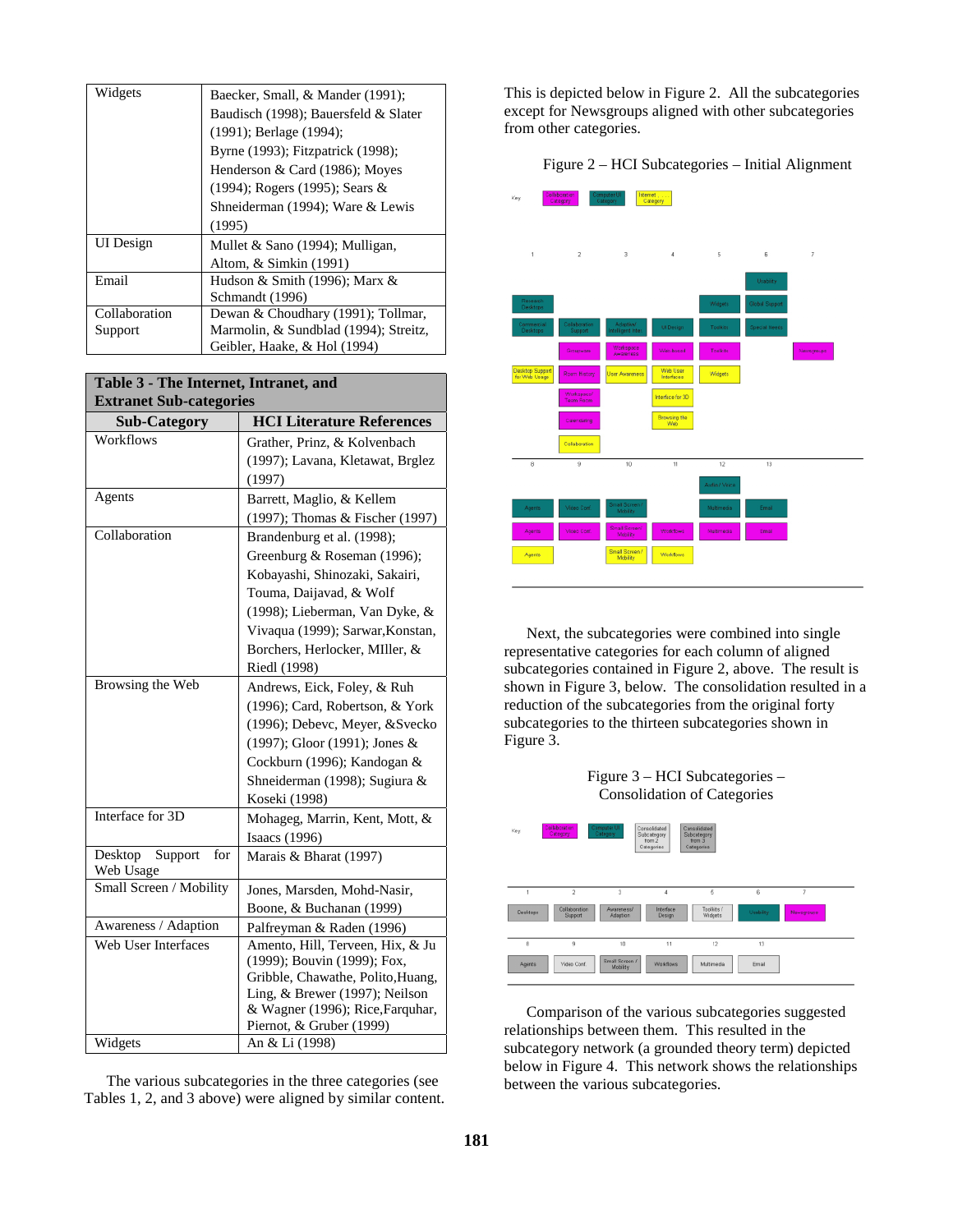



Phase V - A review of eCommerce/eBusiness literature was conducted in this phase, using the consolidated HCI subcategories (Figure 4, above) as the starting point to see if the subcategories fit the eBusiness literature and if requirements for HCI could be gleaned from eBusiness literature within each subcategory. (This phase differed from previous phases in that categories were used as the starting point.)

Thirty-nine papers about eCommerce or eBusiness were reviewed in this Phase. Ten of the papers contained eBusiness/eCommerce requirements within the subcategories developed in Phase IV above. The result of this phase of the research is shown below in Table 4. Two of the subcategories, Awareness/Adaption (user perception and adjustment to the user's needs and preferences) and Interface Design (designing a user interface) were not expressly listed in the literature reviewed although requirements for these subcategories may surface if a larger sample size were to be used.

| <b>Table 4 – HCI Requirements</b><br>from eBusiness Literature |                                                     |                                                                                                                                            |
|----------------------------------------------------------------|-----------------------------------------------------|--------------------------------------------------------------------------------------------------------------------------------------------|
| Sub-<br>category                                               | eBusiness<br><b>Literature</b><br><b>References</b> | <b>Requirements</b>                                                                                                                        |
| Workflows                                                      | Miers &<br><b>Hutton</b> (1999)                     | methods to control<br>workers, enable<br>organizational learning,<br>routing of work, support<br>business rules associated<br>with process |

| Agents      | Clarke (1993)                         | gathering of intelligence                              |
|-------------|---------------------------------------|--------------------------------------------------------|
|             | Davis,                                | software agents                                        |
|             | Matteis,                              |                                                        |
|             | Henderson                             |                                                        |
|             | (1998)                                |                                                        |
| Collabora-  | <b>Bruno</b> (1996)                   | push delivery, managing                                |
| tion        |                                       | data, workflow support,                                |
| Support     |                                       | data replication,                                      |
|             |                                       | encryption, digital                                    |
|             |                                       | certificate support,                                   |
|             |                                       | calendaring, scheduling,<br>threaded discussion, rules |
|             |                                       | based messaging                                        |
|             | Vishik (1997)                         | Collaboration, push                                    |
|             |                                       | delivery                                               |
|             | Stabell &                             | support activity                                       |
|             | Fjeldstad                             | interdependencies, support                             |
|             | (1998)                                | teams of professionals,                                |
|             |                                       | synchronize activities,                                |
|             |                                       | standardization                                        |
|             | Miers &                               | collaborative support                                  |
| Videocon-   | Hutton (1999)<br><b>Clarke</b> (1999) | projected video,                                       |
| ferencing   |                                       | videoconferencing,                                     |
|             |                                       | interactive voice, video                               |
|             |                                       | with sound                                             |
|             | Davis et al.                          | videoconferencing                                      |
|             | (1998)                                |                                                        |
| Email       | Stabell &                             | Standardization, email                                 |
|             | Fjeldstad                             | service                                                |
|             | (1998)                                |                                                        |
|             | Clarke (1993)                         | compound document<br>support of text, images,          |
|             |                                       | and diagrams, annotation                               |
|             |                                       | with text or voice                                     |
|             | Miers &                               | transport mechanism to                                 |
|             | Hutton (1999)                         | support flow of work                                   |
| Multi-media | Vishik (1997)                         | Multimedia                                             |
|             | <b>Clarke</b> (1998)                  | Multimedia                                             |
|             | Clarke (1999)                         | projected sound, musical                               |
|             |                                       | performances, images,                                  |
|             |                                       | photographs                                            |
|             | Davis et al.<br>(1998)                | interactive multimedia                                 |
| News-       | <b>Clarke</b> (1999)                  | <b>News</b>                                            |
| groups      |                                       |                                                        |
| Usability   | Young,                                | easy to use interface                                  |
|             | Malhotra,                             |                                                        |
|             | Sawy, &                               |                                                        |
|             | Gosain (1999)                         |                                                        |
| Desktops    | Stabell &                             | standardization                                        |
|             | Fieldstad                             |                                                        |
|             | (1998)<br>"Introduction               | display samples, display                               |
|             | to Electronic                         | advertising, display                                   |
|             | Commerce"                             | catalogues                                             |
|             | (1999)                                |                                                        |
| Small       | Davis et al.                          | wireless applications                                  |
| Screen $/$  | (1998)                                |                                                        |
| Mobility    |                                       |                                                        |
| Awareness / |                                       |                                                        |
| Adaption    |                                       |                                                        |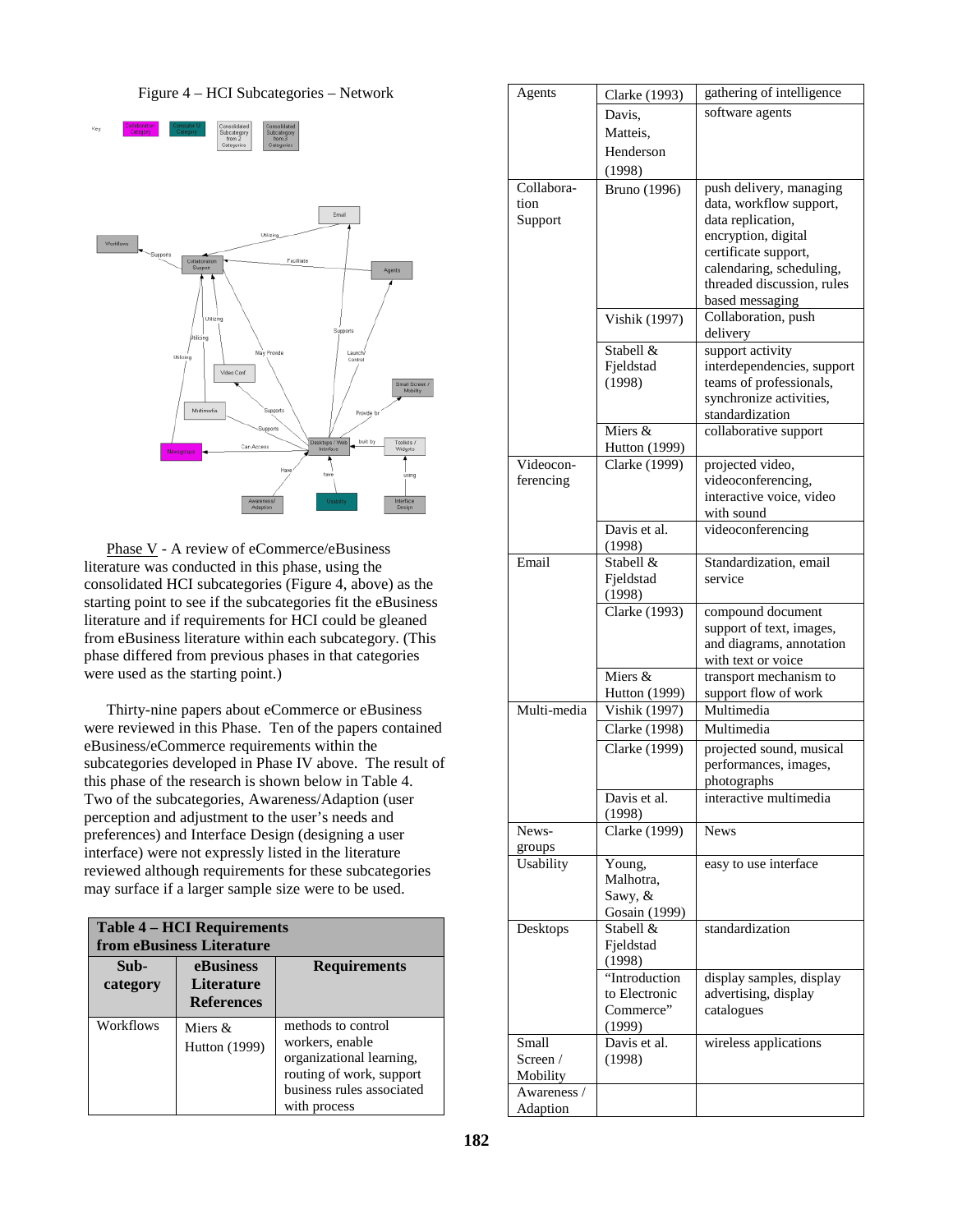| Interface<br>Design        |                                   |                            |  |
|----------------------------|-----------------------------------|----------------------------|--|
|                            |                                   |                            |  |
|                            |                                   |                            |  |
| <b>Toolkits</b><br>Widgets | Miers $&$<br><b>Hutton</b> (1999) | graphical construction kit |  |

Phase VI - Using the HCI requirements for eBusiness uncovered during Phases I – VI above yields the consolidated list of categories and their requirements shown below in Table 5. Interface Design was removed as a requirement category since it was somewhat reflected in the usability requirement category and no specific reference to it was found in the eBusiness literature. It is possible for many, if not all of the eBusiness requirements in Table 5 to be satisfied by the desktop interface. However, only a subset may be applicable to any given desktop.

| Table 5 - eBusiness Requirements Related |                                                                    |  |
|------------------------------------------|--------------------------------------------------------------------|--|
| To HCI                                   |                                                                    |  |
| Subcategory                              | <b>Requirements</b>                                                |  |
| Workflows                                | methods to control workers,                                        |  |
|                                          | enable organizational learning,                                    |  |
|                                          | routing of work, support business                                  |  |
|                                          | rules associated with process                                      |  |
| Agents                                   | gathering of intelligence                                          |  |
| <b>Collaboration Support</b>             | push delivery, managing data,                                      |  |
|                                          | workflow support, data                                             |  |
|                                          | replication, encryption, digital                                   |  |
|                                          | certificate support, calendaring,                                  |  |
|                                          | scheduling, threaded discussion,                                   |  |
|                                          | rules based messaging, support                                     |  |
|                                          | activity interdependencies,                                        |  |
|                                          | support teams of professionals,                                    |  |
|                                          | synchronize activities,                                            |  |
|                                          | standardization, chat, manage                                      |  |
|                                          | documents, ability to transfer                                     |  |
|                                          | control of collaboration, ability to                               |  |
|                                          | transfer data for collaboration                                    |  |
| Videoconferencing                        | projected video, interactive voice,                                |  |
| Email                                    | video with sound                                                   |  |
|                                          | Standardization, compound                                          |  |
|                                          | document support of text, images,<br>and diagrams, annotation with |  |
|                                          | text or voice, transport                                           |  |
|                                          | mechanism to support flow of                                       |  |
|                                          | work                                                               |  |
| Multimedia                               | projected sound, musical                                           |  |
|                                          | performances, images,                                              |  |
|                                          | photographs, interactive                                           |  |
|                                          | multimedia                                                         |  |
| Newsgroups                               | News, discussion group access                                      |  |
| Usability                                | easy to use interface                                              |  |
| Desktops                                 | Standardization, display samples,                                  |  |
|                                          | display advertising, display                                       |  |
|                                          | catalogues                                                         |  |
| Small Screen /                           | wireless applications, mobility                                    |  |
| Mobility                                 | support                                                            |  |
| Awareness / Adaption                     | multiple modality                                                  |  |

| General            | Security, scalability, low speed<br>link support, artifact reminders of<br>work to be done, ability to mine<br>clickstream data |
|--------------------|---------------------------------------------------------------------------------------------------------------------------------|
| Toolkits / Widgets | graphical construction kit                                                                                                      |

## **Conclusions**

This study has created the beginning of a framework for relating HCI to eBusiness/eCommerce requirements within various categories. Much yet remains to be determined. Do the requirements change with a larger, less limited, sample size or by using more HCI papers in categories less related to eBusiness? Are some requirements more important than others? How do eBusiness requirements for HCI differ from more traditional HCI requirements for the computer desktop?

How does one's position affect their view of eBusiness requirements for HCI? How do commercial eCommerce requirements for HCI differ from those for personal eCommerce use? Are the categories valid for personal eCommerce use? Adaptive web sites were only examined briefly, how they should be supported at the desktop was not addressed.

It is hoped that this effort will serve as the basis for additional inquiries into this area and for an improvement in HCI, via the desktop, for eBusiness. Anyone setting out to create a new desktop or improve an existing desktop will need to give consideration to the requirements uncovered through this study if the desktop is to serve eBusiness well. Given the current numbers of desktops and the tremendous potential for eBusiness, any improvement in the computer desktop will have great value.

# **References**

Bullen, Christine V., & John L. Bennett. "Learning from User Experience," *Conference on Computer-Supported Cooperative Work*, Oct. 1990, pp. 291-302.

eMarketer. "Sneak Preview #1 From The eGlobal Report: Page 31 of 212," www.emarketer.com/estats/eblob\_sn1 .html, (Current Sept. 26, 1999).

Foley, Mary Jo. "Small Biz Portals Catch Fire," news. excite.com/news/zd/991001/16/small-biz-portals, 9(Current Oct. 1, 1999a).

Foley, Mary Jo. "A Developing Story – Just In," news/ excite/com/news/zd/990927/05/a-developing-story-just, (Current Sept. 27, 1999b).

Hewett, Thomas T., Ronald Baecker, Stuart Card, Tom Carey, Jean Gasen, Marily Mantei, Gary Perlman, Gary Strong, & William Verplank. "ACM SIGCHI Curricula